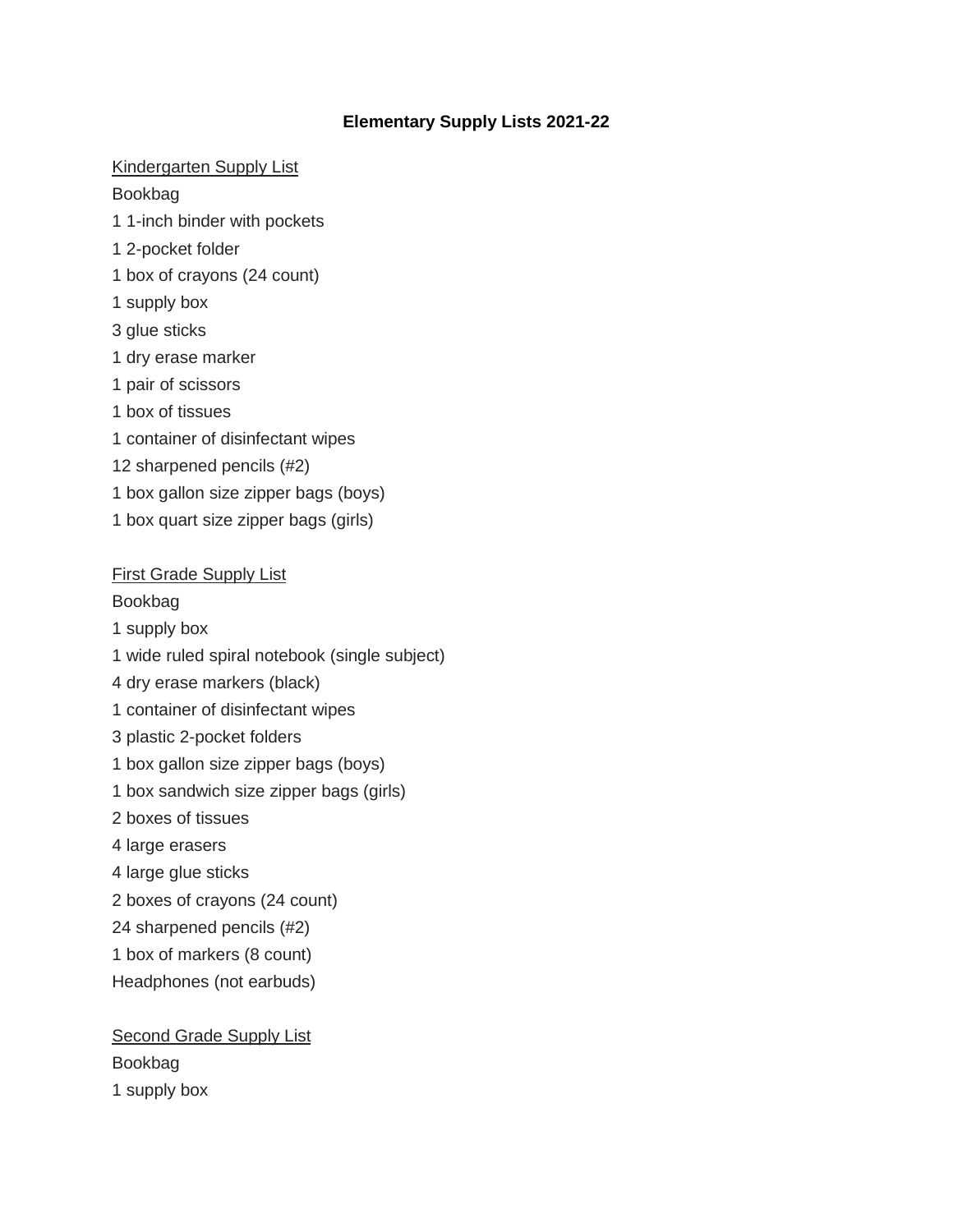4 black dry erase markers 1 pair of scissors 2 highlighters 2 red pens 2 fine-point black Sharpie markers 2 composition notebooks 1 container of disinfectant wipes 1 large box of tissues 2 large Pink Pearl erasers 4 large glue sticks 2 boxes of crayons (24 count) 24 sharpened pencils (#2) 4 folders with pockets (no Trapper Keepers) 1 box of colored pencils (12 count) 1 box of basic colored markers (8 count) 1 box gallon size zipper bags (boys) 1 box sandwich size zipper bags (girls) Headphones or earbuds

## Third Grade Supply List

- 1 bookbag
- 1 pair of scissors
- 2 highlighters
- 1 box of markers (8 count)
- 1 black Sharpie
- 24 sharpened pencils (#2)
- 2 containers disinfectant wipes
- 1 box gallon size zipper bags (boys)
- 1 box sandwich size zipper bags (girls)
- 2 boxes of tissues
- 2 large erasers
- 4 large glue sticks
- 1 box of crayons (24 count)
- 5 plastic 2-pocket folders (red, yellow, green, blue, fun)
- 1 box of colored pencils (12 count)
- Headphones or earbuds